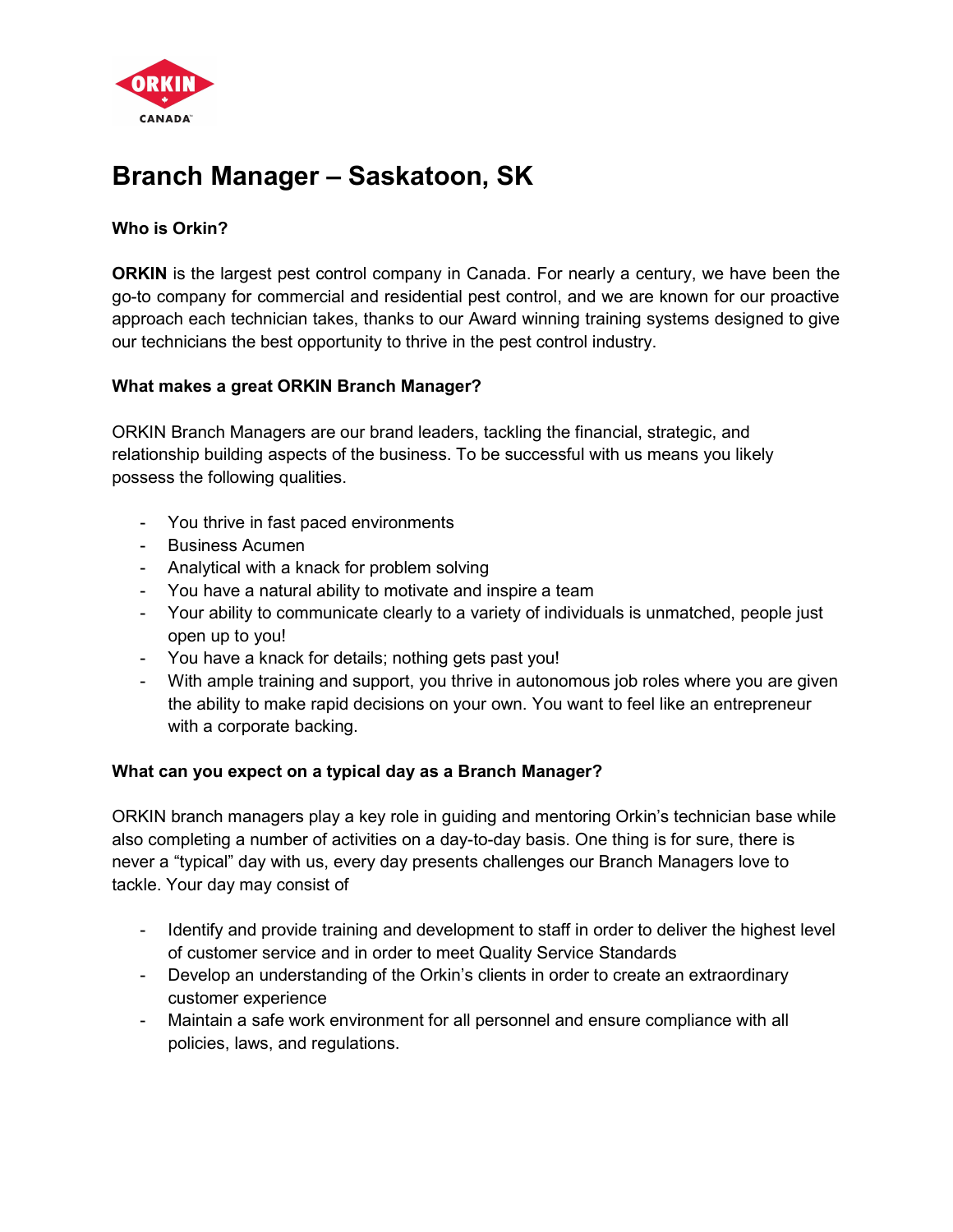

- Ensure all branch personnel understand both company and branch objectives. Cultivate relationships and maintain respectful communication with internal and external customers
- Develop and follow through on action plans to achieve company goals and targets
- Analysis of profit and loss statements and understand the impact of changes
- Maintain a close working relationship with senior management and executives in order to ensure progress at both the branch and organizational level
- Carry out supervisory responsibilities in accordance with the organization's policies and applicable laws, this includes: interviewing, hiring and training; planning, assigning and directing work; appraising performance; rewarding and disciplining employees; addressing complaints, resolving problems, and motivating staff

## What do you need to qualify?

To be considered for the Branch Manager role, we do have some requirements

- Bachelor's degree or five to seven years of related experience and/or training; or equivalent combination of education and experience.
- Proven sales ability
- Past experience in successfully managing a team of 10+ employees
- Pesticide applicators license.
- Strong working knowledge of Microsoft Office (Word, Excel, and Outlook)
- Business acumen
- Strong understanding of the Occupational Health and Safety Act (and regulations)
- Superior communication (verbal and written), presentation, interpersonal, and time management skills
- Valid Driver's License
- Travel
- Will undergo a criminal background check and be subject to personality / cognitive ability testing and interviews
- COVID19 Vaccination

## ORKIN Incentives, What's in it for YOU?

We hire the best and compensate our Branch Managers for achieving performance objectives

- Use of Company Vehicle, gas card, insurance, etc.
- Base + bonus
- Pension Plan (After two years of full time employment)
- Health, Dental, Vision, Life Insurance and dependent life insurance.
- Stock Purchasing Plan
- Company phone
- Dependent Education Allowance Program
- Opportunities for advancement
- Award winning training And more!